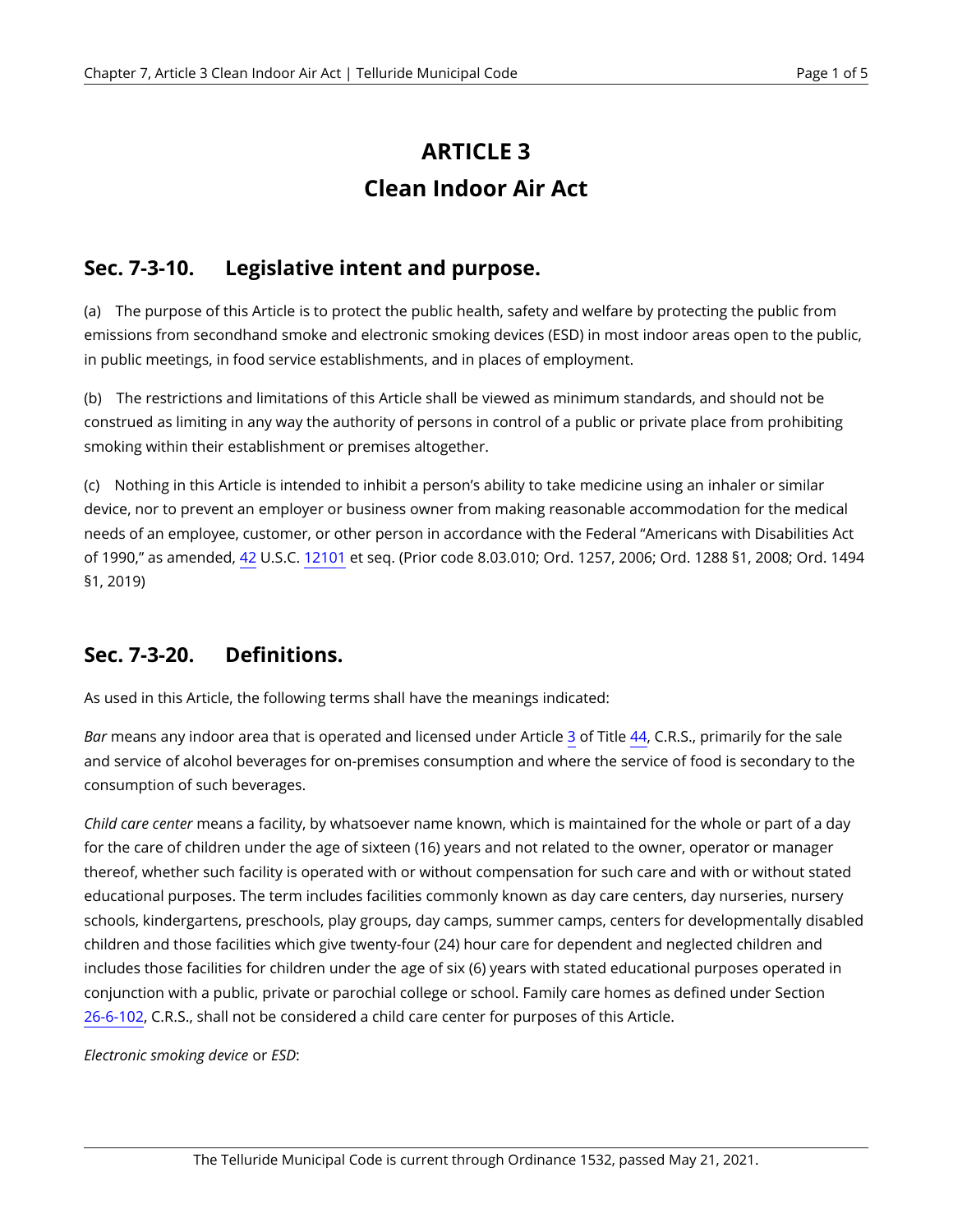(a) Means any product, other than a product described in Subsection (c) of this definition, that contains or delivers nicotine or any other substance intended for human consumption and that can be used by a person to enable the inhalation of vapor or aerosol from the product;

(b) Includes any product described in Subsection (a) of this definition and any similar product or device, whether manufactured, distributed, marketed, or sold as an e-cigarette, e-cigar, e-pipe, e-hookah, or vape pen or under any other product name or descriptor; and

(c) Does not include:

(1) A humidifier or similar device that emits only water vapor; or

(2) An inhaler, nebulizer, or vaporizer that is approved by the Federal Food and Drug Administration for the delivery of medication.

*Employee* means any person who provides any type of work for the benefit of another in consideration of direct or indirect wages or profit or who provides uncompensated work or services to a business or nonprofit entity. *Employee* specifically includes any person, described hereinabove, regardless of whether such person is referred to as an employee, contractor, independent contractor or volunteer or by any other designation of title.

*Employer* means any person, partnership or corporation, including public or municipal corporations, who employs the services of any person.

*Entryway* means the outside of the front or main doorway leading into a building or facility that is not exempted from the prohibitions of Section [7-3-30.](#page-2-0) *Entryway* also includes the area of both public and private property within a twenty-five (25) foot radius outside of the front or main doorway.

*Indoor area* means any enclosed area or portion thereof. The opening of windows or doors or the temporary removal of wall panels does not convert an indoor area into an outdoor area.

*Place of employment* means any enclosed area under the control of a public or private employer which employees normally frequent during the course of employment, including but not limited to work areas, employee lounges, conference rooms or employee cafeterias. A private residence is not a place of employment.

*Public place* means any enclosed area to which the public is invited, or which serves as a place of employment in which the public is permitted, including but not limited to: bank lobbies, education facilities, government offices, health facilities, reception or waiting areas, public rest rooms, restaurants, bars, retail stores, auditoriums, arenas, theaters, waiting rooms, hotel and motel lobbies, retail service establishments, libraries, meeting rooms, recreational facilities, terminals or public conveyances. A private residence not utilized for a business to which the public is invited for business purposes, or as a child care center, is not a public place.

*Restaurant* means an establishment which serves or offers food and/or beverages for sale to the public and includes, without limitation, coffee shops, cafeterias, bars, bakeries, sandwich shops, delicatessens, clubs or snack shops.

*Smoking* means the combustion in any cigar, cigarette, pipe or similar article of any form of tobacco or any other combustible substance in any form inhaling, exhaling, burning, or carrying any lighted or heated cigar, cigarette, or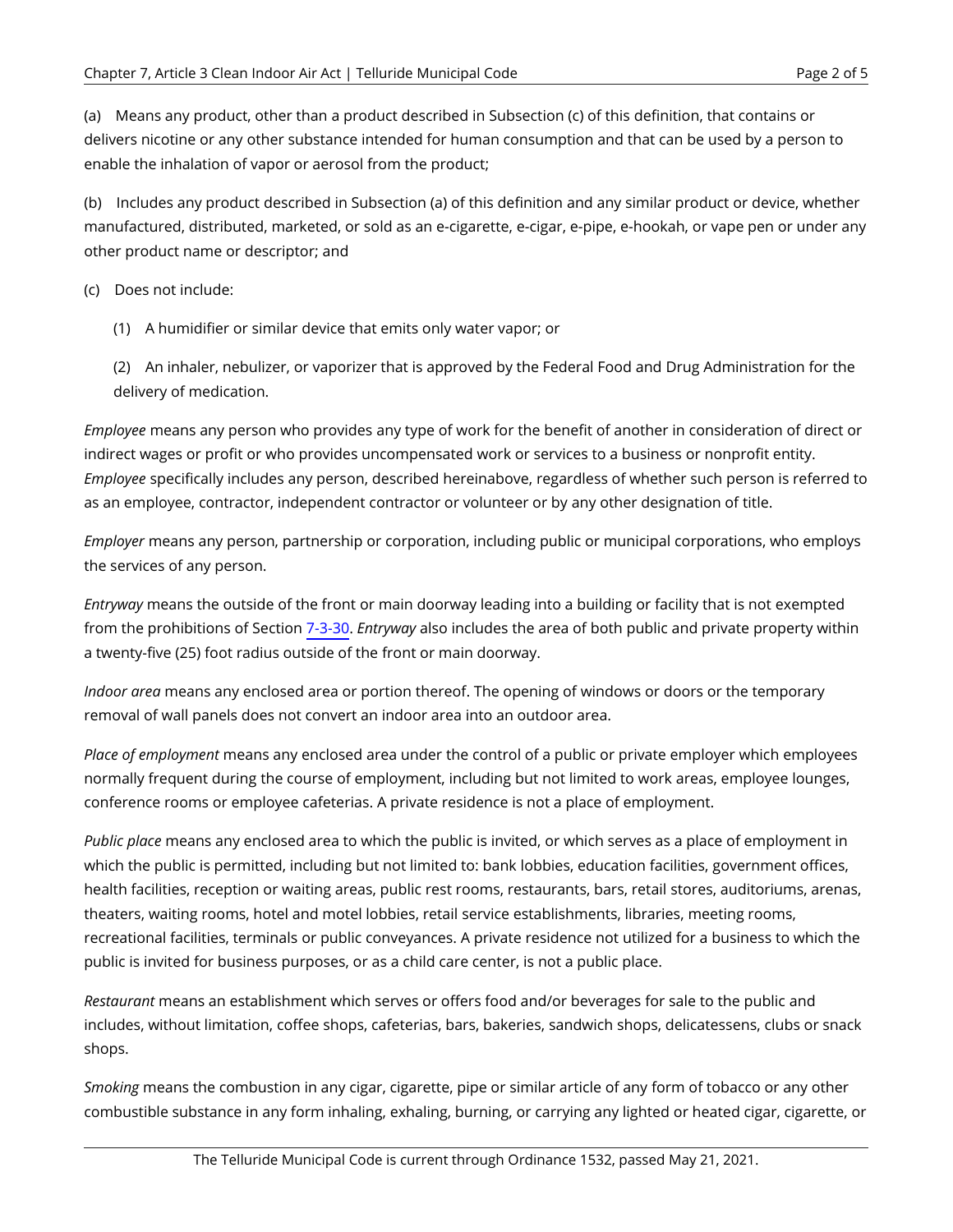pipe or any other lighted or heated tobacco or plant product intended for inhalation, including marijuana, whether natural or synthetic, in any manner or in any form. *Smoking* also includes the use of an ESD.

*Theater and auditorium* means any enclosed area devoted to exhibiting motion pictures or presenting theatrical performances, lectures or like entertainment. (Prior code 8.03.020; Ord. 1257, 2006; Ord. 1288 §1, 2008; Ord. 1494 §1, 2019)

## <span id="page-2-0"></span>**Sec. 7-3-30. Smoking prohibited.**

Except as provided in Section [7-3-60,](#page-3-0) smoking is unlawful and prohibited in any indoor area, including but not limited to the following: elevators; government-owned or -operated means of mass transportation, including but not limited to buses, vans, gondola cars and trains; taxicabs and limousines; child care centers; gymnasiums; jury waiting and deliberation rooms; courtrooms; doctors' offices, hospitals and health care clinics or facilities; any place of employment that is not exempted; public meeting rooms; public restrooms; restrooms, lobbies, hallways and other common areas in public and private buildings, condominiums and other multiple-unit residential facilities; restaurants; retail stores and shops; public buildings; public schools; hotel and motel rooms; restrooms, lobbies, hallways and other common enclosed areas of hotels, motels, or other lodging facilities; bars; theaters; museums; libraries; entryways (as that term is defined in Section [7-3-20\)](#page-0-0) of all buildings and facilities listed in this Section; and other businesses or facilities whether or not open to the public and regardless of the number of employees. (Prior code 8.03.030; Ord. 1257, 2006; Ord. 1288 §1, 2008; Ord. 1494 §1, 2019)

# **Sec. 7-3-40. Regulation of smoking in places of employment.**

(a) Smoking is prohibited in all places of employment, subject to those limited exceptions and conditions as set forth in this Section.

(b) No person or employer shall discharge, refuse to hire or in any manner retaliate against any employee or applicant for employment because such an employee or applicant exercises any rights afforded by this Article.

(c) This Section is not intended to regulate smoking in the following places of employment under the following conditions:

(1) A private home which serves as a place of employment of three (3) or fewer employees; provided, that the home is not open to the public. In no situation shall this provision be deemed to permit smoking when a private home is used as a child care center. (Prior code 8.03.040; Ord. 1257, 2006; Ord. 1288 §1, 2008; Ord. 1494 §1, 2019)

#### **Sec. 7-3-50. Posting of signs.**

Because smoking is prohibited in all indoor areas, unless exempted, there is no requirement for the person who owns, manages, operates or otherwise controls the use of a premises to post "No Smoking" signs. However, the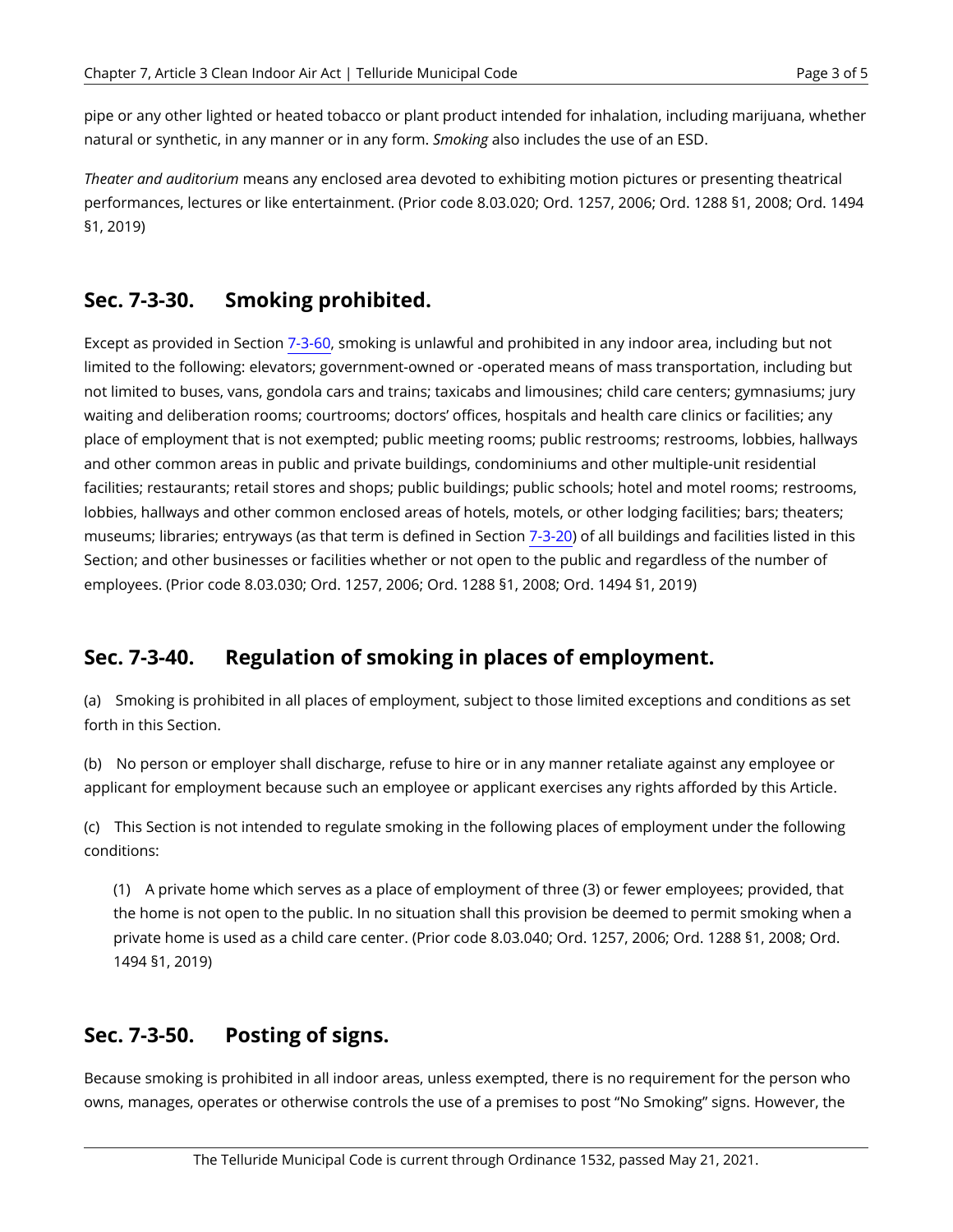owner or manager of any place subject to the smoking prohibitions of Section [7-3-30](#page-2-0) may post signs prohibiting smoking, including in areas that are otherwise exempt from the smoking prohibitions of the Clean Indoor Air Act. Such posting by an individual authorized to control said premises shall have the effect of including such place within the smoking prohibitions of Section [7-3-30.](#page-2-0) (Prior code 8.03.050; Ord. 1257, 2006; Ord. 1288 §1, 2008; Ord. 1494 §1, 2019)

#### <span id="page-3-0"></span>**Sec. 7-3-60. Exceptions and variances.**

(a) Smoking is not prohibited in private homes, private residences and private automobiles, except if any such home or residence is being used for child care or day care or if a private vehicle is being used for the public transportation of children or as part of health care or day care transportation.

(b) Limousines under private hire.

(c) Any retail tobacco business.

(d) The outdoor area of any business. (Prior code 8.03.060; Ord. 1257, 2006; Ord. 1288 §1, 2008; Ord. 1494 §1, 2019)

## **Sec. 7-3-70. Enforcement and penalties.**

(a) The Town Manager shall be responsible for compliance with this Article with regard to facilities which are owned, operated or leased by the Town.

(b) It is unlawful for a person to smoke in an area where smoking is prohibited pursuant to Section [7-3-30](#page-2-0).

(c) Smoking and the improper disposal of the unused remainder or any remnants from smoking, including what may be popularly termed "cigarette butts," may result in an independent violation of Section [10-4-100](https://telluride.municipal.codes/TMC/10-4-100) of this Code if a person throws or leaves litter on any premises to which he or she does not have lawful possession. Such littering provisions apply to, among other things, all public sidewalks and rights-of-way as well as all private areas, including entryways, covered by the provisions of the Clean Indoor Air Act. The provisions of this Article regarding littering are intended to be directly applicable to all owners, operators, managers or employees of any premises subject to the Clean Indoor Air Act.

(d) Owners, operators, managers or employees of any premises subject to Section [7-3-30](#page-2-0) shall be required to notify persons in violation of this Article of any of the provisions of this Article. The duty to so notify a violator shall arise when such person becomes aware of such violation. It is unlawful for a person who owns, manages, operates or otherwise controls the use of a premises subject to Section [7-3-30](#page-2-0) to violate or to otherwise permit any person to violate the provisions of the Clean Indoor Air Act.

(e) Violation of any of the provisions of this Article is hereby declared to be a Class 2 petty offense and, upon conviction thereof, shall be punished by a fine not to exceed two hundred dollars (\$200.00) for a first violation within a calendar year, a fine not to exceed three hundred dollars (\$300.00) for a second violation within a